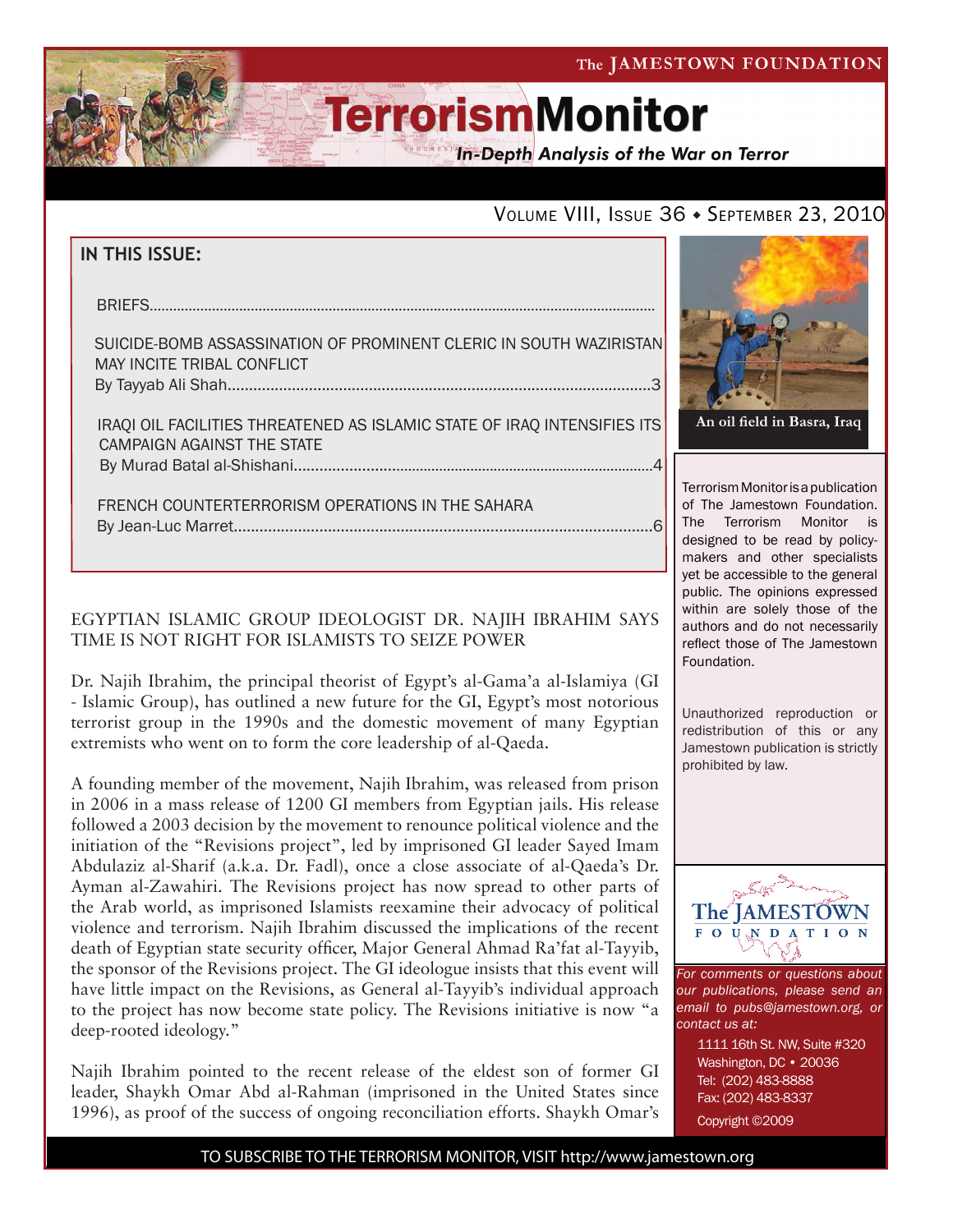TerrorismMonitor Volume VIII • Issue 36 • September 23, 2010

son, Muhammad, spent seven years in prison after his arrest in Afghanistan as part of the exiled group of GI hardliners that dominated al-Qaeda's leadership (*al-Masry al-Youm* [Cairo], September 5). Muhammad is married to the daughter of the late Shaykh Mustafa Abu al-Yazid, another Egyptian Islamist who acted as al-Qaeda's commander in Afghanistan until his death by U.S. missile strike earlier this year (*al-Sharq al-Awsat,*  June 2).

Referring to the aborted Koran burning in Florida and American perceptions of Islam in general, Najih Ibrahim maintains that Americans should learn about Islam "from its sources, and not from the Zionist media or from the behavior of al-Qaeda… The fact is that Bin Laden is not Islam; Islam is greater than Bin Laden, greater than all the Islamist movements, and greater than the behavior of all Muslims."

Instead of the direct pursuit of power, Najih Ibrahim advocates a policy of "participation, not replacement":

> The Islamist movement started with the concept of replacement, namely that the Islamists replace the regime. No, let us abandon this concept, and support the concept of participation and cooperation in what is good. Let us leave for the state the sovereignty issues, and we handle Islamic call, education, and the development of society, its progress, educating its ethics and preserving its identity… Whoever the ruler might be, we will not clash with him. We will cooperate with him in what is good. What we can change in a kind way, and by good word, we will change, and what we cannot will be beyond our ability.

Najih Ibrahim says the GI believes Islamists should abandon the idea of seizing power, as the goal is unrealistic. "If they achieve power, they will be forced to relinquish it by the regional and international powers," Ibrahim said. He warns Islamists that they will be put under siege and subjected to negative portrayals in the media and economic blockades that will make payment of government salaries or alleviation of poverty impossible. Najih Ibrahim even considers participation in the People's Assembly elections undesirable, saying the funds used for election campaigns could be better used to support the 4,000 orphaned children of deceased GI members and the 12 GI members still under sentence of death in Egyptian prisons. He holds little hope for change at the executive level, saying presidential elections will be "only a formality" that will lead to the re-election of

President Hosni Mubarak or his son, Jamal Mubarak. "It will not be anyone other than one of these two," Ibrahim believes. Najih Ibrahim warns of the danger posed to the Islamist movement by secularists who are eager to push the Islamists into confrontation with the ruling power. After doing so, the secularists then turn "into the followers and entourage of the ruler; they climb over our skulls and wounds, they take control of media, culture and everything and leave us to go to prisons and detention camps as usual."

HIZB-I-ISLAMI LEADER GULBUDDIN HEKMATYAR CLAIMS CIVIL WAR THAT FOLLWED RUSSIAN WITHDRAWAL WILL NOT BE REPEATED

Engineer Gulbuddin Hekmatyar, leader of Afghanistan's Hizb-i-Islami and a former prime minister of the country, recently outlined his views on the future of the Afghan conflict, the jihad in Pakistan, the role of al-Qaeda, the legitimacy of suicide attacks and other issues (Geo News TV, September 15). [1]

The fate of Northern Alliance leader Ahmad Shah Masood at the hands of Algerian "journalists" in 2001 is never far from the minds of Afghan political leaders, so to protect Hekmatyar's security the interview with Pakistan's Geo News TV was carried out by sending Hekmatyar a videotape containing questions and receiving a videotape carrying replies in return.

Hekmatyar sees most parties to the current conflict in Afghanistan coming out weaker as a result of the war. Iran and Pakistan have become embroiled in their own difficulties, while even al-Qaeda and the Pakistani Taliban are not in a position to aid the Afghan mujahideen as they did in the past. Afghanistan's own Northern Alliance has "disintegrated," while other proxy groups used by Russia and the United States have become "diluted". "The United States and its allies will have to face a similar fate after the evacuation from Afghanistan as the Soviet Union did. They will neither be able to do what they did after the 9/11 incident, nor what they did after Soviet Union's withdrawal [when] they created the Northern Alliance in collaboration with Russia, which blocked the establishment of an Islamic government by the mujahideen." Iran, however, is accused by Hekmatyar of cooperating with the United States while pretending to be its opponent. As a result, "Iran never had the level of influence in Afghanistan's internal affairs as it has now."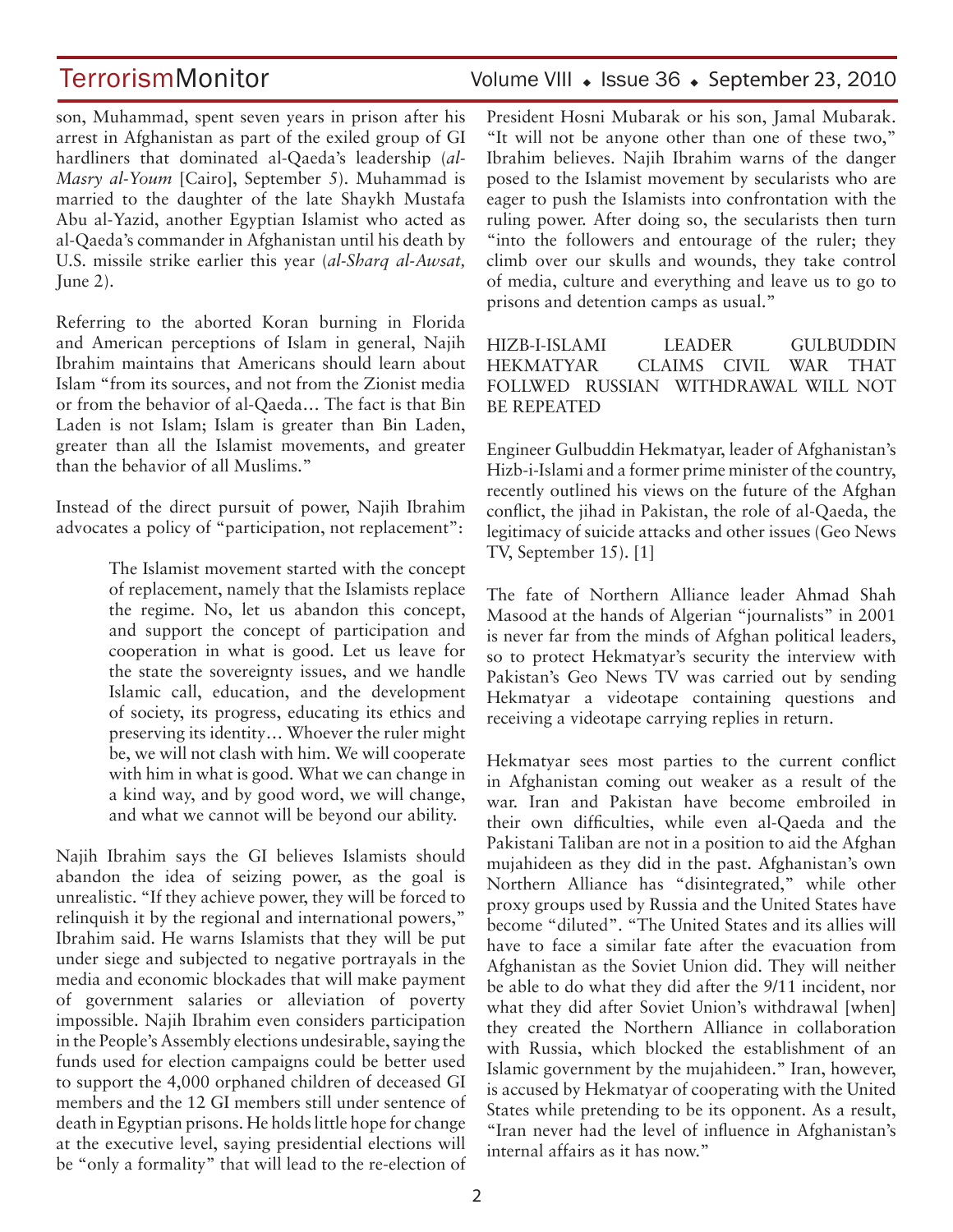## **TerrorismMonitor**

Surprisingly, Hekmatyar appealed to the Taliban of Pakistan to abandon their fight against the government of Asif Ali Zardari and devote their energies to driving out the foreign troops based in Afghanistan. Should the current situation change in Pakistan, the direction of its mujahideen could be refocused. "If the occupying forces attack Pakistan or any other Muslim country, it will become obligatory on all Muslims to support the Pakistani mujahideen. No doubt, the supporters of infidels [i.e. the Islamabad government] are also violating the teachings of Islam, but we need to differentiate between the bigger and smaller enemies and adopt different approaches in dealing with them." Hekmatyar claims Afghan president Hamid Karzai does not have the authority to negotiate a withdrawal of U.S. and other foreign forces from Afghanistan. Instead, he offers a plan prepared by his party entitled Milli Meesaq (the National Charter), which he claims is supported by a majority of Afghan politicians.

The veteran Islamist warlord claims there is little chance of al-Qaeda re-establishing itself in Afghanistan, though he says their presence has been exaggerated to justify the aggression of the Western nations. "There are no al-Qaeda centers or warriors in Afghanistan anymore. The Western countries themselves have accepted that the number of al-Qaeda warriors in Afghanistan is less than 100. Is it possible that 150,000 troops equipped with modern weapons have been fighting for nine years to kill 100 warriors?"

Nevertheless, Hekmatyar advocates tactics closely associated with al-Qaeda, including attacking religious scholars who oppose suicide attacks as "pro-government opportunists." Other than those who carry out strikes against mosques, those who give their lives in suicide attacks will be "well rewarded by God." When asked if responsibility for 9/11 lay with al-Qaeda, the Jews or the Americans, Hekmatyar said he believed al-Qaeda was responsible, "because the Jews cannot prepare such committed people who can sacrifice their lives in suicide attacks."

#### Note:

1. Engineer is used as a professional title in Central Asia along the same lines as "Doctor."

Volume VIII · Issue 36 · September 23, 2010

## **Suicide-Bomb Assassination of Prominent Cleric in South Waziristan May Incite Tribal Conflict**

*By Tayyab Ali Shah* 

While the Pakistani government and army were<br>busy helping millions of Pakistanis reeling<br>under the worst floods in the nation's history, busy helping millions of Pakistanis reeling under the worst floods in the nation's history, newspaper headlines flashed on August 24 with news of a suicide attack on a South Waziristan mosque that killed 30 worshippers. Among the dead in the Wana mosque was Mullah (or Maulana) Noor Muhammad, a former member of parliament, author, teacher, cleric and an influential leader of the Ahmadzai Wazir tribe (*The News* [Islamabad], August 24; *Daily Jinnah*  [Islamabad], August 25). The tribe was shocked by his death and announced a three day mourning period (*Daily Times* [Lahore], August 25).

Eighty-year old Mullah Noor Muhammad first came to prominence in the 1970s when he used his newly built mosque and madrassa (religious seminary) to consolidate his power over the Wazir tribe and lead them in an armed conflict against the Pakistani government. This led to casualties on both sides, the demolition of 400 shops in Wana (an important source of income for the Mullah and his followers), and three years in jail for Noor Muhammad. In retrospect, it could easily be considered a harbinger of things to come some 30 years later when Taliban commanders used religion to swell their ranks and consolidate their movements against the Pakistani state. [1]

Mullah Noor Muhammad was elected as a member of parliament in 1997 and remained MP for two years until General Pervez Musharraf overthrew the elected government of Nawaz Sharif and dissolved parliament. After that he started focusing on his madrassa, delivering powerful lectures every Friday and every day during Ramadan. He subscribed to the Deobandi school of thought and was a member of the pro-Taliban Jamiat Ulema-i-Islam, currently part of Pakistan's governing coalition. He was considered a moderate mullah as he had, unlike other Deobandi clerics, encouraged girls' education and ran a private girls school in Wana Bazaar. He was also openly opposed to suicide bombing and other tactics of the Tehrik-i-Taliban Pakistan (TTP).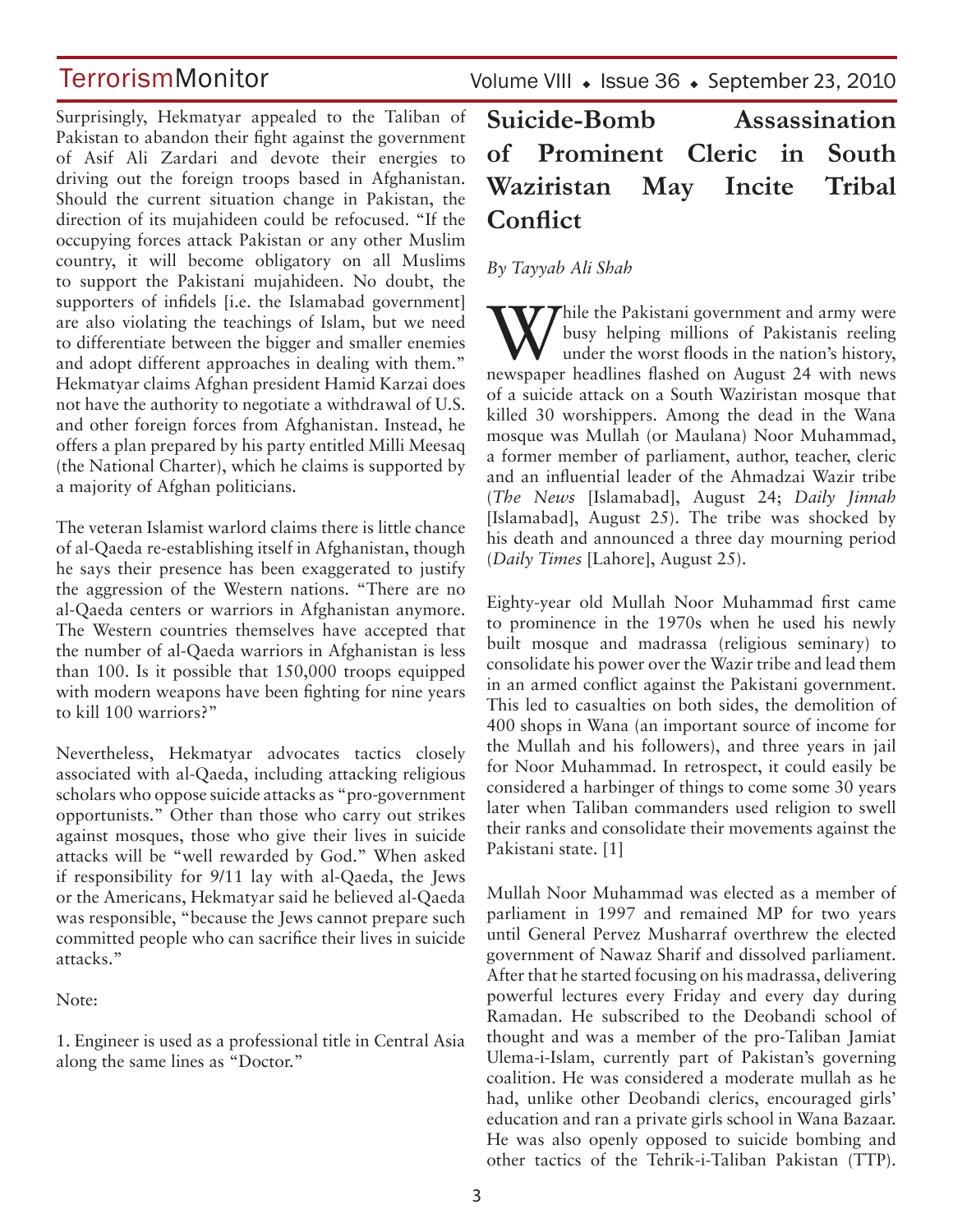However, many Taliban had attended his madrassa as students or had attended his informal lectures/sermons. Therefore, most of them respected him and would listen to him (*The News*, September 5). He also mediated deals between the Taliban and the government on many occasions. Mullah Noor Muhammad was the teacher of former Ahmadzai tribesman and veteran Taliban commander Nek Muhammad (killed by a U.S. Predator UAV missile in June, 2004) and played a key role in brokering a peace deal between the government and Nek Muhammad in April 2004 (*The News*, September 5). His death could therefore have a highly negative impact on the prospects of any deal between the Taliban and the government. Noor Muhammad was considered among the few notables of South Waziristan who had the ability to unite all nine sub-tribes of Ahmadzai Wazir. His death could thus have consequences for unity among the Ahmadzai as well.

To date, responsibility for the Wana mosque attack has gone unclaimed. However, the severed head of the suicide bomber (which survived the attack unscathed) is believed by locals to be that of an Uzbek militant (*The News*, September 5). Given the role of Mullah Noor Muhammad in expelling Uzbeks from the area when he extended whole hearted support to Maulvi Nazir in fighting against the Uzbeks and their subsequent expulsion from the Wana and Shakai areas some two years ago, an Uzbek role in this attack cannot be ruled out (*Terrorism Monitor*, January 11, 2008). It is also said that Maulana Noor received threats from undisclosed enemies and had raised his security level by hiring armed guards. However, many other Wazir are looking at the Mullah's murder as the Mahsud tribe's revenge for the death of another former MP and Mahsud cleric, Maulana Mirajuddin, who was assassinated last May. Others consider it a murder by hard-line Taliban in response to Mullah Noor Muhammad's moderate and pro-government stance (*Aaj Kal* [Lahore], August 25).

There were reports that following this suicide attack top militant commander Maulvi Nazir warned supporters of TTP chief Hakimullah Mahsud to either leave the Wana district of South Waziristan within 48 hours or face "stern action" (Press Trust of India, August 29). Maulvi Nazir's group (known as the Commander Nazir Group - CNG) suspect Hakimullah's supporters were behind the suicide bombing. Other reports indicate that the ultimatum came not from Maulvi Nazir but from Halimullah, one of the four senior commanders of the

### TerrorismMonitor Volume VIII • Issue 36 • September 23, 2010

CNG. Most of the Mahsuds in the Wana region reside in an area controlled by Hakimullah, a Tojikhel Wazir (*Dawn* [Karachi], August 29).

According to a local chief, this was the first ever suicide attack against non-combatant tribesmen in South Waziristan and may herald a new phase of militancy in the area (The News, September 5). Mullah Noor Muhammad's assassination sends a strong message to those who oppose the presence of foreign or non-local Taliban in the area. This is important, as there have been reports of a growing number of Punjabi and foreign Taliban in the area. The murder also has the potential of igniting a civil war between Wazirs and Mahsuds, as Wazir tribesmen are enraged over this killing. As a first step the Mahsuds have been asked to evacuate the area and it is possible more violent means may be taken to avenge Noor Muhammad's death (Geo TV, August 28).

*Tayyab Ali Shah is a free lance political and policy analyst. He is a Pashtun from Pakistan and has Masters degrees in Political Science, Business Administration and Public Policy.*

Note:

1. See Akbar S. Ahmad, *Resistance and Control in Pakistan*, Revised ed., London, 2004.

## **Iraqi Oil Facilities Threatened as Islamic State of Iraq Intensifies its Campaign Against the State**

*By Murad Batal al-Shishani*

As the United States ends the combat phase of<br>tis occupation of Iraq and begins an "advisory<br>phase" known as Operation New Dawn, there its occupation of Iraq and begins an "advisory phase" known as Operation New Dawn, there are fears that a resurgent Islamic State of Iraq (ISI – closely tied to al-Qaeda in Iraq) may target Iraq's oil infrastructure as part of its campaign against the disunited Baghdad government.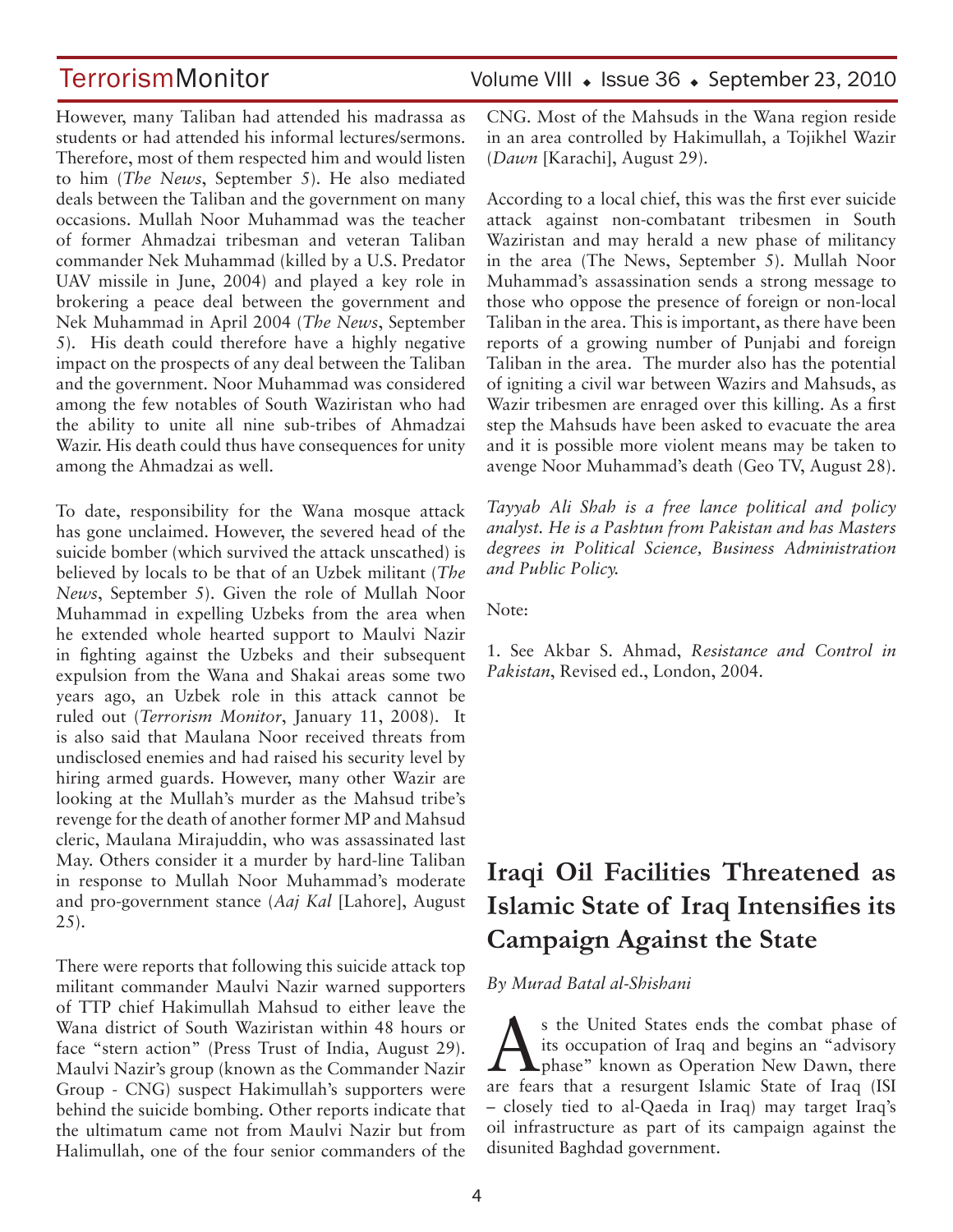## **TerrorismMonitor**

Volume VIII · Issue 36 · September 23, 2010

Ali al-Maliki, president of the Security Committee of the Basra Governorate Council, said on September 1 that intelligence reports indicate al-Qaeda in Iraq has a plan to target oil facilities in order to undermine Iraq's infrastructure after the completion of the partial U.S. withdrawal from Iraq:

> We have received information indicating that there is a plan to target a number of oil facilities. The security agencies in the governorate are dealing with this information with extreme interest and a new security plan has been laid down to properly protect these facilities (*al-Sharq al-Awsat*, September 1).

This statement comes at a time when Iraq's political scene is undergoing three major developments: the official end of the American combat mission in Iraq, a political crisis arising from the failure to form a new government after the elections and the significant rise in ISI/al-Qaeda attacks in recent months (albawaba.com, August 26).

The remarkable resurgence of the ISI through various attacks targeting government buildings, military bases, members of the Sahwa councils and crowded markets came as a surprise to most al-Qaeda observers, many of whom expected the death of al-Qaeda military leader Abu Hamza al-Muhajir and ISI leader Abu Omar al-Baghdadi last April would result in diminished organizational capabilities. Another factor contributing to the expected decline in capacity was the success of the Sahwa (Awakening) councils in rounding up tribal Sunni Arabs to combat ISI/al-Qaeda in Iraq since 2007.

In order to "improve its political position," the ISI released a political document in January entitled, "A Strategic Plan to Improve the Political Position of the Islamic State of Iraq" that admitted "failure" in some aspects of its effort to take control of Iraq (Hanein.info, February 20; see also *Terrorism Monitor*, April 23). The organization used the document to call for a campaign against the Sahwa councils, the enhancement of the ISI as a political symbol in Iraq and the use of the slogan "One bullet to the occupier and nine to the apostates."

Surprisingly, instead of committing small-scale, irregular and unorganized attacks, ISI/al-Qaeda has shown in its latest attacks that it is capable of mounting far more complex operations than expected. Al-Qaeda aims to turn Iraq into a launching pad for waging jihad in neighboring countries as part of its stated effort to "liberate Palestine." In a recording on the situation in Gaza, al-Qaeda deputy leader Dr. Ayman al-Zawahiri called on jihadists in Gaza to coordinate with jihadists in Iraq (As-Sahab Media Production, July 19; see also *Terrorism Monitor*, July 29). Recent postings on jihadi websites have shown an increasing interest in the activities of ISI.

In the context of the partial withdrawal of U.S. troops, the continuing political impasse in Baghdad and increasing concerns surrounding Iranian influence on Arab Sunnis, it is expected that al-Qaeda will link its activities in Iraq with its global objectives. In other words, if al-Qaeda targeted oil facilities in Iraq (as predicted by Ali al-Maliki) it would deepen the crisis of the state on one hand by increasing social tensions and frustration by affecting oil-related energy supplies such as electricity, gas and fuel, while on the other hand affecting the international dimension of Iraq's oil industry (e.g. oil prices, foreign investment in Iraq, etc).

The southern region of Iraq, which produces about 90% of the country's oil and hosts a large number of oil fields in Basra and Amarah, would potentially be a primary target for ISI/al-Qaeda. In addition to these facilities, the pipelines connected to Iraqi ports, warehouses and refineries are also potential targets for Islamist militants. According to a recent post on a jihadist website written by a contributor calling himself "Abu Abdullah al-Batar," attacks could include infrastructure belonging to oil companies such as BP, Total and others, "which are investing in developing the oilfields of southern and northern Rumaila, Majnoon and Halfaya." Al-Batar urged ISI to target oil faculties in Iraq in order to "break the backbone of the Iraqi rafidah ["rejectionist," i.e. Shi'a] government…because oil revenues are the lifeblood of this government, the source of livelihood, the main source of weapons deals purchased by this government and the source of salaries for its staff, army and police." Al-Batar included photos and maps of the oilfield installations in southern Iraq in the same post (shamikh1.net/vb, September 16).

In the shadow of Iraq's persistent political crisis and the wake of the transfer of security responsibilities from U.S. forces to a possibly unprepared Iraqi military, targeting oil facilities seems to be a strategic alternative for the Salafi-Jihadis to enable the continuation of their war against the United States and the West while punishing the national government. At the same time this could, by increasing frustration among Iraqis, help ISI/al-Qaeda regain its lost host locations inside Iraq.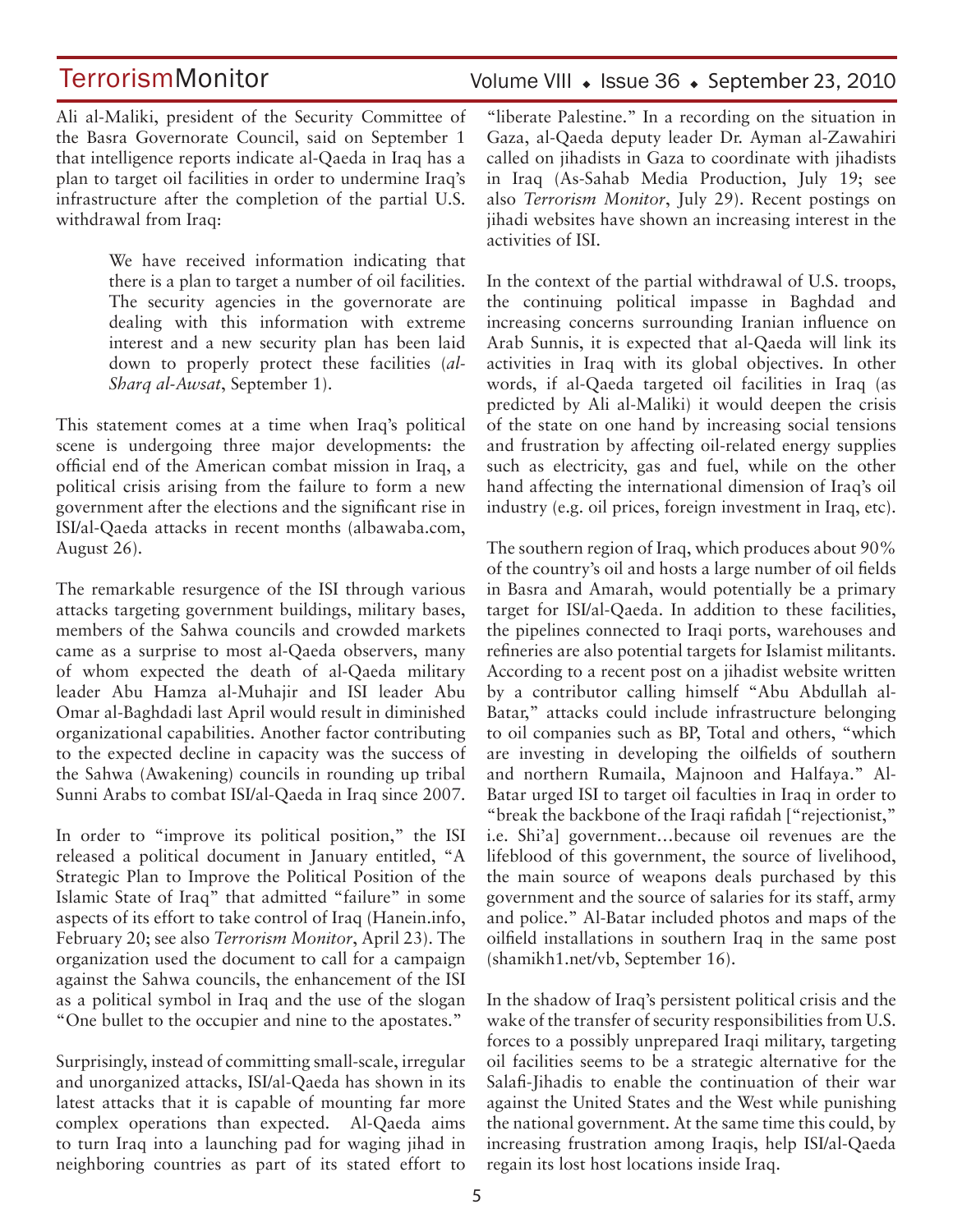*Murad Batal al-Shishani is an Islamic groups and terrorism issues analyst based in London. He is a specialist on Islamic Movements in Chechnya and in the Middle East.*

## **French Counterterrorism Operations in the Sahara**

*By Jean-Luc Marret* 

On the morning of July 22 at approximately 5<br>A.M., Special Forces of the Mauritanian and<br>French armies commenced operations against A.M., Special Forces of the Mauritanian and French armies commenced operations against an alleged al-Qaeda in the Islamic Maghreb (AQIM) base in northern Mali designed to free French hostage Michel Germaneau, 78-year old dependent on medicinal drugs. To this day, ambiguity surrounding the operation and the role of French counterterrorism forces in Africa remains.

Reports seemed to indicate that Germaneau was either dying or may have already been dead at the time of the operation. [1] However, French intelligence agencies never appeared to have any concrete or corroborating proof of this. Though six AQIM members were killed in the joint operation, it ultimately failed to release Germaneau, who AQIM later claimed to have murdered as "revenge for our six brothers" (al-Jazeera, July 26). Paris may have decided to join the Mauritanian operation as a precautionary and opportunistic measure, even if it meant only small-scale involvement. Open sources reveal that the French did not wish to get directly involved in a large attack by the Mauritanian army. Meanwhile, the Mauritanian Groupe Special d´Intervention (GSI - the largely Frenchtrained Mauritanian Special Forces) wanted to prevent the consolidation of AQIM's small and well-dispersed mobile groups. In early July, Mauritania determined that an AQIM group was on the verge of attacking a military garrison on its territory sometime at the end of the month (*Jeune Afrique*, August 23). Mauritanian president Mohamed Ould Abd al-Aziz warned Paris that he would commence operations to deter this threat. However, sources critical of France and Algeria claim

### TerrorismMonitor Volume VIII • Issue 36 • September 23, 2010

that the rescue operation was actually a smoke screen for a broader, more covert multinational operation involving Algerian and French forces. According to these sources, a simultaneous but politically sensitive Franco-Algerian assault on AQIM positions in the Tessalit region of Mali's Tigharghar Mountains was the real operation (*Le Républicain* [Bamako], July 26; al-Jazeera, August 8). [2]

A meeting dedicated to planning the liberation of the French hostage took place in Paris on the evening of July 13. The Mauritanian president was received briefly at the Elysée, just before the traditional Bastille Day military parade. The Mauritanians, possibly helped by the French, had spotted an AQIM "camp" in the Mali desert, about 150 km from the border between the two countries. The modest and rather rudimentary camp served as a supply base for Abdulaman Yahia's *katiba*, which is dependent upon on a larger AQIM formation led by Commander Abu Zeid. [3]

This attack can be considered a step forward in France's counterterrorism policy in the Sahel. This is, by far, the most visible French action in recent times. Yet that does not mean that France will launch itself into an overt "war against terror" in the area. On the contrary, the whole idea is to act in ways that will prevent the crystallizing of a new land of jihad, such as Iraq, Afghanistan or Yemen.

The French approach can be analyzed using a circle theory:

> • The broader circle concerns France's territory and Europe: To prove its international credentials, AQIM regularly tries to infiltrate the Algerian Diaspora to recruit operational militants or establish logistical support. [4] Until now, the French security services, especially the Direction Centrale du Renseignement Intérieur (DCRI - Central Directorate of Interior Intelligence), have been successful in preventing an AQIM terrorist attack on French soil. Nevertheless, recent events in the Sahel have raised the possibility of such an attack, as the DCRI director himself recently claimed (*Le Monde,* September 11).

> • The second circle is concerned with the Maghreb: Traditionally, France has strong operational cooperation with the states of the region - probably much closer than with any European or American allies. This cooperation includes intensive intelligence exchanges.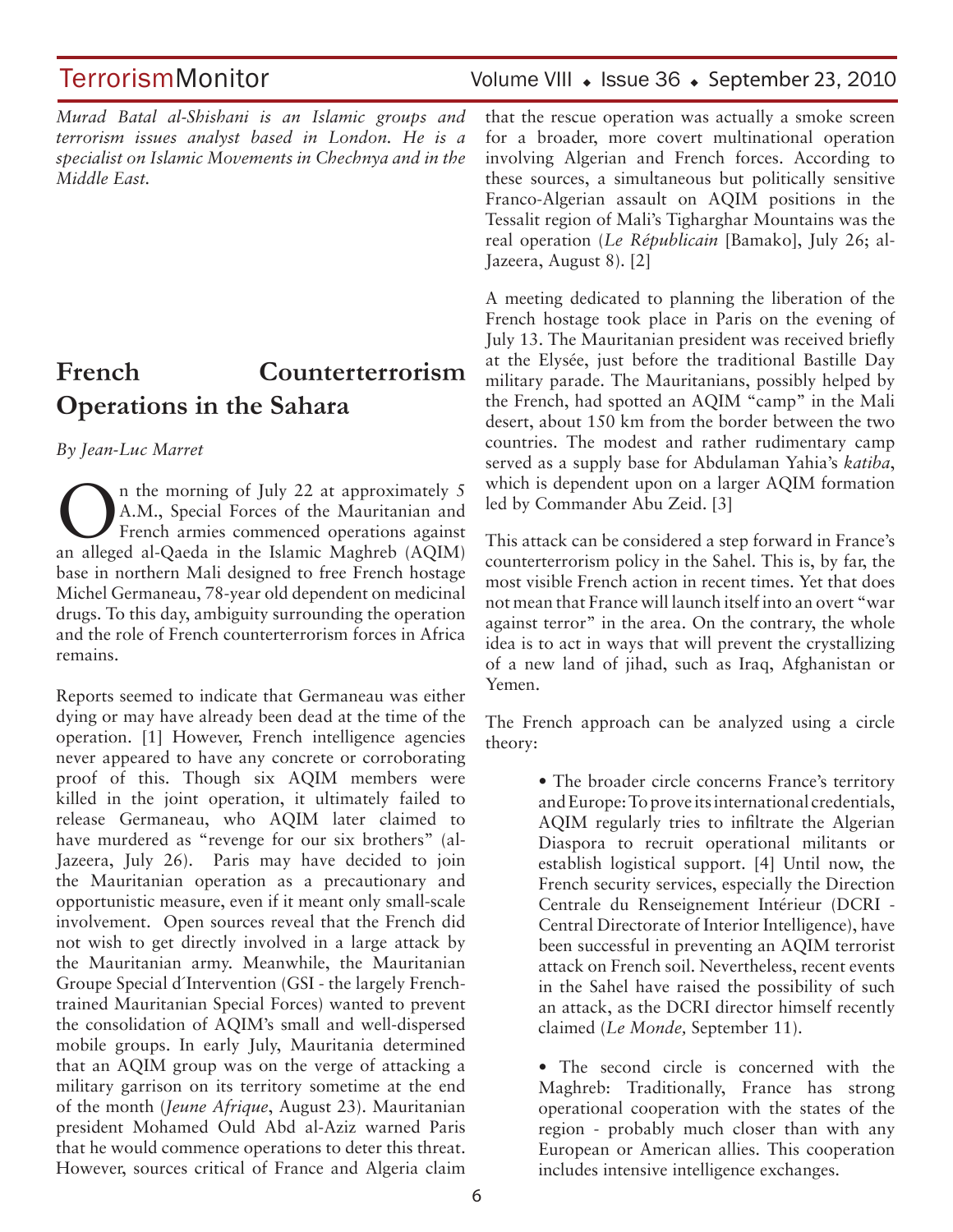## **TerrorismMonitor**

• The third and last circle covers the African sub-Saharan states: For decades much of this area was colonized by the French. Hence, France not only has detailed knowledge of the area gained over the long-term, but has also shaped the area in many ways (language, security, economy etc.). When it comes to cultural intelligence, for instance, or knowledge of local practices, norms and values, France certainly has a strong measure of expertise. In fact, many papers and research done during colonial times - though they might suffer from a partially biased colonialist approach - can still be used as historical background information. [5] Experience, here, is of the essence.

#### Hi-Tech and Low-Tech

Having said that, counterterrorism, in practice, can be very basic, and at the same time, high-tech as well. The Direction Générale de la Sécurité Extérieure (DGSE - France's external intelligence agency) acts in traditional fashion by collecting human intelligence (HUMINT), which consists mostly of paid or unpaid informants in local tribes, among traditional authorities or in French expatriate communities. It also discretely patrols sensitive areas to check AQIM movements. [6]

The recent defense White Paper recommended the enhancement of signals intelligence/satellite capacity. [7] French involvement in the launch of the MUSIS and CERES surveillance satellites shows how the Sahara remains a strategic priority for France. [8] This dual approach provides an operational capacity that is wellshaped for Africa. Thus, in just two weeks, the DGSE was able to track down the al-Qaeda murderers of four French tourists through Mauritania and Senegal, finally leading to their arrest in Guinée-Bissau (*Libération,*  January 12, 2008; see also *Terrorism Monitor* Briefs January 9, 2008; June 12, 2010). [9] Special units are used as a complementary field-tool. In the Germaneau case, Service Action, the DGSE armed branch, is reputed to have intervened jointly with the Mauritanians. However, other Special Forces derived from the French army also have a counterterrorism capacity and could have been involved. They are incorporated in the Commandement des Opérations Spéciales (COS):

> • The Thirteenth Régiment de Dragons Parachutistes (13e RDP or 13th Parachute Dragoon Regiment) specializes in Africa and can intervene far behind enemy lines to provide

#### Volume VIII · Issue 36 · September 23, 2010

intelligence on the adversary. It can also assess the nature, size and capacity of the adversary in targeting operations. [10]

• The First Régiment Parachutiste d'Infanterie de Marine (1er RPIMA or 1st Naval Infantry Paratrooper Regiment), created during the Second World War on the SAS model, has operational know-how in assaults, hostage rescue, infiltration and exfiltration. [11]

• The Détachment ALAT [Aviation Légère de l'Armée de Terre] Opérations Spéciales (DAOS), consisting of two special operations helicopter squadrons.

French assets are ready to assist in local operations, with the most recent example being the response to the kidnapping of seven mine-workers (five of whom were French) from the French Areva uranium operations near the Niger town of Arlit on September 17. Eighty French military personnel were sent to Niger to assist in the search for the hostages using a long-range Breguet Atlantique surveillance aircraft and a Mirage F-1 jet fitted with specialized monitoring equipment (AFP, September 17; September 20).

#### Military and Police Cooperation

Like the United States, France began training African military forces in the 1960s to enhance their counterterrorism skills. The aforementioned Mauritanian GSI was trained by the French military within the framework of a bilateral assistance agreement. [12] Such cooperation occurs regularly. These interactions can have political consequences and can be hazardous for the personnel involved. For instance, in July 2009, two French security advisers posing as journalists were kidnapped from their hotel in Mogadishu, Somalia by gunmen of Hizb al-Islam (AFP, July 16, 2009; July 19, 2009; see also *Terrorism Monitor* Brief, July 30, 2009). The hostages were later divided between Hizb al-Islam and al-Shabaab, with one of the men escaping on August 26, 2009 (Shabelle Media Network, July 16, 2009; AFP, July 16, 2009).

Counterterrorism cooperation and assistance are also responsibilities of the police. The Service de Coopération Technique Internationale de police (SCTIP - International Technical Cooperation Service of Police) was created in Africa in 1961 to provide assistance to the newly independent African states. While its action